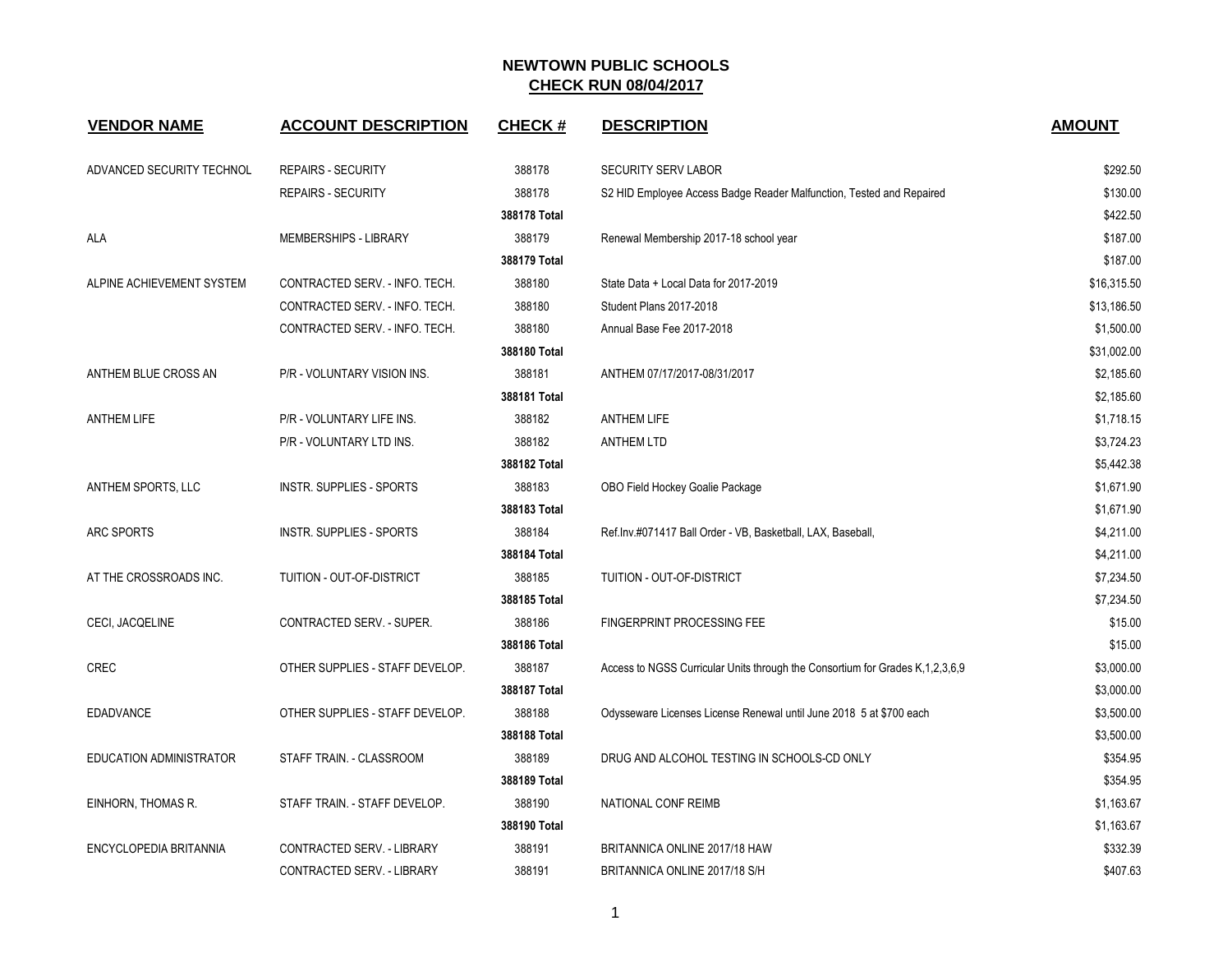| <b>VENDOR NAME</b>        | <b>ACCOUNT DESCRIPTION</b>        | <b>CHECK#</b> | <b>DESCRIPTION</b>                                                                 | <b>AMOUNT</b> |
|---------------------------|-----------------------------------|---------------|------------------------------------------------------------------------------------|---------------|
| ENCYCLOPEDIA BRITANNIA    | CONTRACTED SERV. - LIBRARY        | 388191        | BRITANNICA ONLINE 2017/18 M/G                                                      | \$422.23      |
|                           | CONTRACTED SERV. - LIBRARY        | 388191        | BRITANNICA ONLINE 2017/18 HOM                                                      | \$317.79      |
|                           | <b>CONTRACTED SERV. - LIBRARY</b> | 388191        | BRITANNICA ONLINE 2017/18 RIS                                                      | \$735.53      |
|                           | CONTRACTED SERV. - LIBRARY        | 388191        | BRITANNICA ONLINE 2017/18 M/S                                                      | \$398.29      |
|                           | CONTRACTED SERV. - LIBRARY        | 388191        | BRITANNICA ONLINE 2017/18 H/S                                                      | \$961.02      |
|                           |                                   | 388191 Total  |                                                                                    | \$3,574.88    |
| EPLUS TECHNOLOGY, INC.    | EQUIPMENT - INFO. TECH.           | 388192        | Change Request to SOW 55148A PS Wireless AP                                        | \$380.00      |
|                           | EQUIPMENT - INFO. TECH.           | 388192        | Change Request to SOW 55148A CR02                                                  | \$840.00      |
|                           |                                   | 388192 Total  |                                                                                    | \$1,220.00    |
| EVERSOURCE (ELEC-BOE)     | ELECTRICITY - H.S.                | 388193        | ELEC 51356633040 170.00 KWH                                                        | \$148.96      |
|                           | ELECTRICITY - H.S.                | 388193        | ELEC 51418253076 105,840.00 KWH                                                    | \$48,110.30   |
|                           |                                   | 388193 Total  |                                                                                    | \$48,259.26   |
| <b>FEDEX</b>              | INSTR. SUPPLIES - BUSINESS ED     | 388194        | POSTAGE- PERKINS GRANT                                                             | \$24.80       |
|                           |                                   | 388194 Total  |                                                                                    | \$24.80       |
| FOLLETT SCHOOL SOLUTIONS  | INSTR. SUPPLIES - WORLD LANG.     | 388195        | Teacher editions per attached order form.                                          | \$106.60      |
|                           |                                   | 388195 Total  |                                                                                    | \$106.60      |
| GASPARINE, BARBARA        | OFF. SUPPLIES - ADMIN.            | 388196        | <b>INSTRUCTIONAL SUPPLIES</b>                                                      | \$28.33       |
|                           | STAFF TRAIN. - STAFF DEVELOP.     | 388196        | NATIONAL CONF TRAVEL & PARKING                                                     | \$365.79      |
|                           | STAFF TRAIN. - STAFF DEVELOP.     | 388196        | NATIONAL CONF HOTEL & FOOD                                                         | \$903.11      |
|                           |                                   | 388196 Total  |                                                                                    | \$1,297.23    |
| GOLDIE AND LIBRO MUSIC CE | <b>REPAIRS - MUSIC</b>            | 388197        | <b>INSTRUMENT REPAIRS</b>                                                          | \$125.00      |
|                           | <b>REPAIRS - MUSIC</b>            | 388197        | <b>INSTRUMENT REPAIRS</b>                                                          | \$145.00      |
|                           |                                   | 388197 Total  |                                                                                    | \$270.00      |
| JUNE, KATHY               | OFF. SUPPLIES - SUPER.            | 388198        | <b>FOOD MEETING</b>                                                                | \$94.65       |
|                           |                                   | 388198 Total  |                                                                                    | \$94.65       |
| MASON W.B. INC.           | INSTR. SUPPLIES - CLASSROOM       | 388199        | Crayola Washable Paint, Green, 1 Gallon, Item #CYO542128044                        | \$13.08       |
|                           | INSTR. SUPPLIES - CLASSROOM       | 388199        | Crayola Washable Paint, Violet, 1 Gallon, Item #CYO542128040                       | \$13.08       |
|                           | OFF. SUPPLIES - BUS. SERV.        | 388199        | COFFEE 2017/18                                                                     | \$86.42       |
|                           | OFF. SUPPLIES - BUS. SERV.        | 388199        | WATER 2017/18                                                                      | \$24.95       |
|                           | INSTR. SUPPLIES - SP. ED. PREK-8  | 388199        | PRESCHOOL SUPPLIES, TOYS, PROGRAM MATERIALS                                        | \$92.35       |
|                           | INSTR. SUPPLIES - CLASSROOM       | 388199        | Supplies-see attached, composition books, chart pads, post it chart, pens, markers | \$19.68       |
|                           | INSTR. SUPPLIES - CLASSROOM       | 388199        | Supplies-see attached, composition books, chart pads, post it chart, pens, markers | \$13.44       |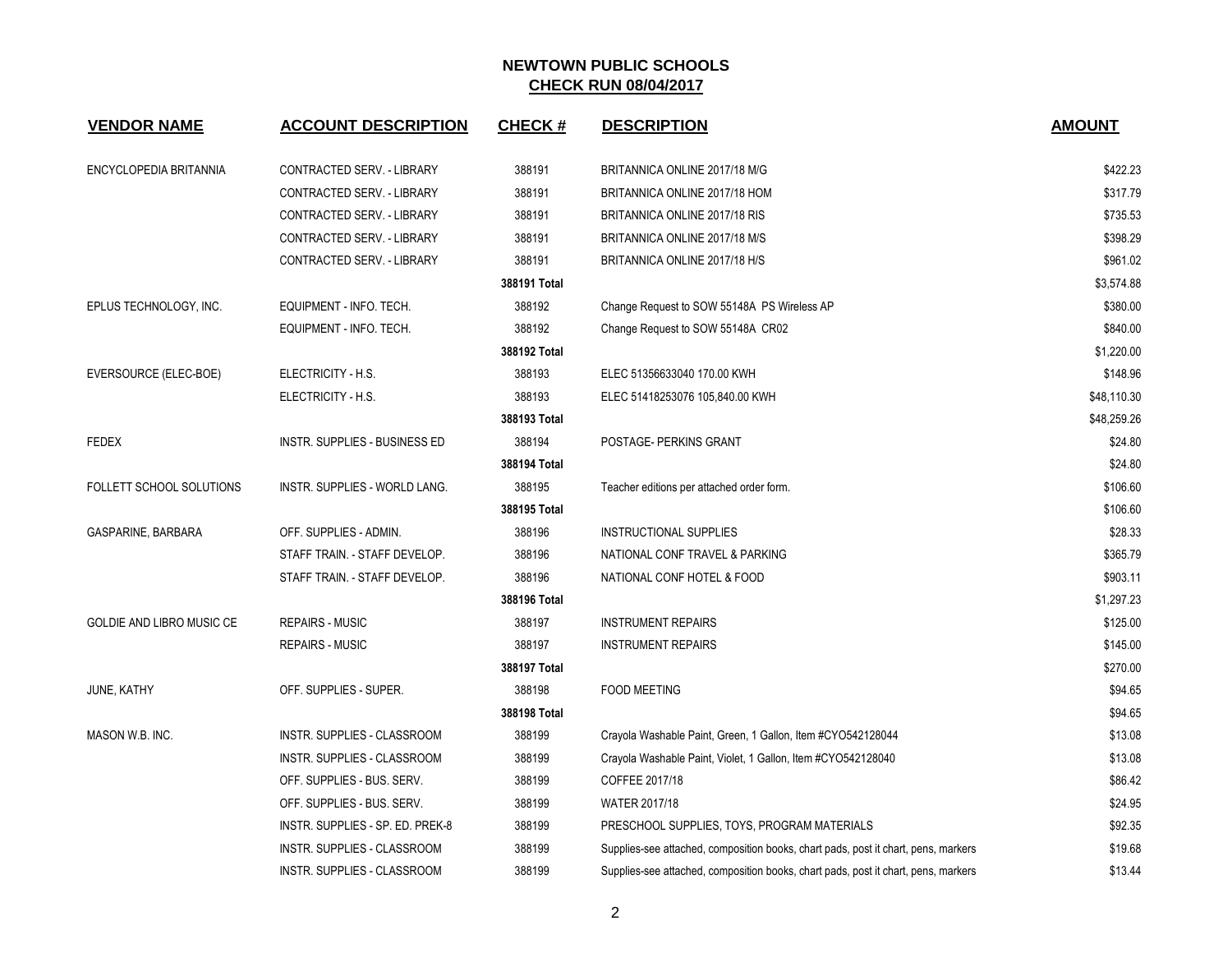| <b>VENDOR NAME</b>          | <b>ACCOUNT DESCRIPTION</b>      | <b>CHECK#</b> | <b>DESCRIPTION</b>                                                         | <b>AMOUNT</b> |
|-----------------------------|---------------------------------|---------------|----------------------------------------------------------------------------|---------------|
| MASON W.B. INC.             | INSTR. SUPPLIES - CLASSROOM     | 388199        | Cases of White Copy Paper, 20 lb., 92 Brightness, 8 1/2 x 11, 500/Ream,    | \$1,097.50    |
|                             | INSTR. SUPPLIES - CLASSROOM     | 388199        | QRT-2307, 48 x 72 inch cork bulletin                                       | \$449.97      |
|                             | INSTR. SUPPLIES - CLASSROOM     | 388199        | Tape & Dividers - no shipping                                              | \$79.80       |
|                             | INSTR. SUPPLIES - CLASSROOM     | 388199        | Various classroom items per attached order. Priced through consortium bid. | \$24.08       |
|                             |                                 | 388199 Total  |                                                                            | \$1,914.35    |
| MAURANTONIO, ROSEANN        | STAFF TRAIN. - STAFF DEVELOP.   | 388200        | Presentation Fee for Writers Workshop                                      | \$9,600.00    |
|                             |                                 | 388200 Total  |                                                                            | \$9,600.00    |
| MELIORA ACADEMY INC.        | TUITION - OUT-OF-DISTRICT       | 388201        | TUITION - OUT-OF-DISTRICT                                                  | \$25,720.00   |
|                             |                                 | 388201 Total  |                                                                            | \$25,720.00   |
| MILESTONES BEHAVIORAL SE    | TUITION - OUT-OF-DISTRICT       | 388202        | TUITION - OUT-OF-DISTRICT                                                  | \$42,564.34   |
|                             |                                 | 388202 Total  |                                                                            | \$42,564.34   |
| MORETTI, CHRIS              | STAFF TRAIN. - STAFF DEVELOP.   | 388203        | NATIONAL CONF HOTEL, PARKING & FOOD                                        | \$1,029.11    |
|                             | STAFF TRAIN. - STAFF DEVELOP.   | 388203        | NATIONAL CONF TRAVEL & TOLLS                                               | \$217.69      |
|                             |                                 | 388203 Total  |                                                                            | \$1,246.80    |
| <b>MYSTERY SCIENCE INC.</b> | OTHER SUPPLIES - STAFF DEVELOP. | 388204        | Mystery Science 2017-2018 District membership Includes 5 schools.          | \$2,495.00    |
|                             |                                 | 388204 Total  |                                                                            | \$2,495.00    |
| NATIONAL MINORITY UPDATE    | ADVERTISING - SUPER.            | 388205        | ADV FALL 2017                                                              | \$295.00      |
|                             |                                 | 388205 Total  |                                                                            | \$295.00      |
| NEWFIELD CONSTRUCTION, IN   | B. & G. REPAIRS - H.S.          | 388206        | SPRINKLER PIPE AT AUDITORIUM STAGE                                         | \$3,321.92    |
|                             |                                 | 388206 Total  |                                                                            | \$3,321.92    |
| NEWTOWN BOARD OF EDU        | <b>MEDICAL INS. PREMIUMS</b>    | 388207        | <b>LONG TERM DISABILITY</b>                                                | \$2,104.89    |
|                             | <b>ADMINISTRATION FEES</b>      | 388207        | COBRA ADM FEE AUG 2017                                                     | \$300.00      |
|                             | <b>ADMINISTRATION FEES</b>      | 388207        | RETIREE ADM FEE JULY 2017                                                  | \$225.00      |
|                             | LIFE INSURANCE                  | 388207        | <b>AD&amp;D PREMIUM</b>                                                    | \$1,145.08    |
|                             | LIFE INSURANCE                  | 388207        | LIFE PREMIUM                                                               | \$5,728.40    |
|                             |                                 | 388207 Total  |                                                                            | \$9,503.37    |
| NOODLE TOOLS INC.           | CONTRACTED SERV. - LIBRARY      | 388208        | Renewal for 2017-2018 school year, no shipping                             | \$369.00      |
|                             |                                 | 388208 Total  |                                                                            | \$369.00      |
| <b>ON-SITE SHREDDING</b>    | OFF. SUPPLIES - ADMIN.          | 388209        | Shredding Services for 2017/18 school year.                                | \$40.00       |
|                             | CONTRACTED SERV. - CLASSRM      | 388209        | <b>Monthly Shredding Services</b>                                          | \$35.00       |
|                             |                                 | 388209 Total  |                                                                            | \$75.00       |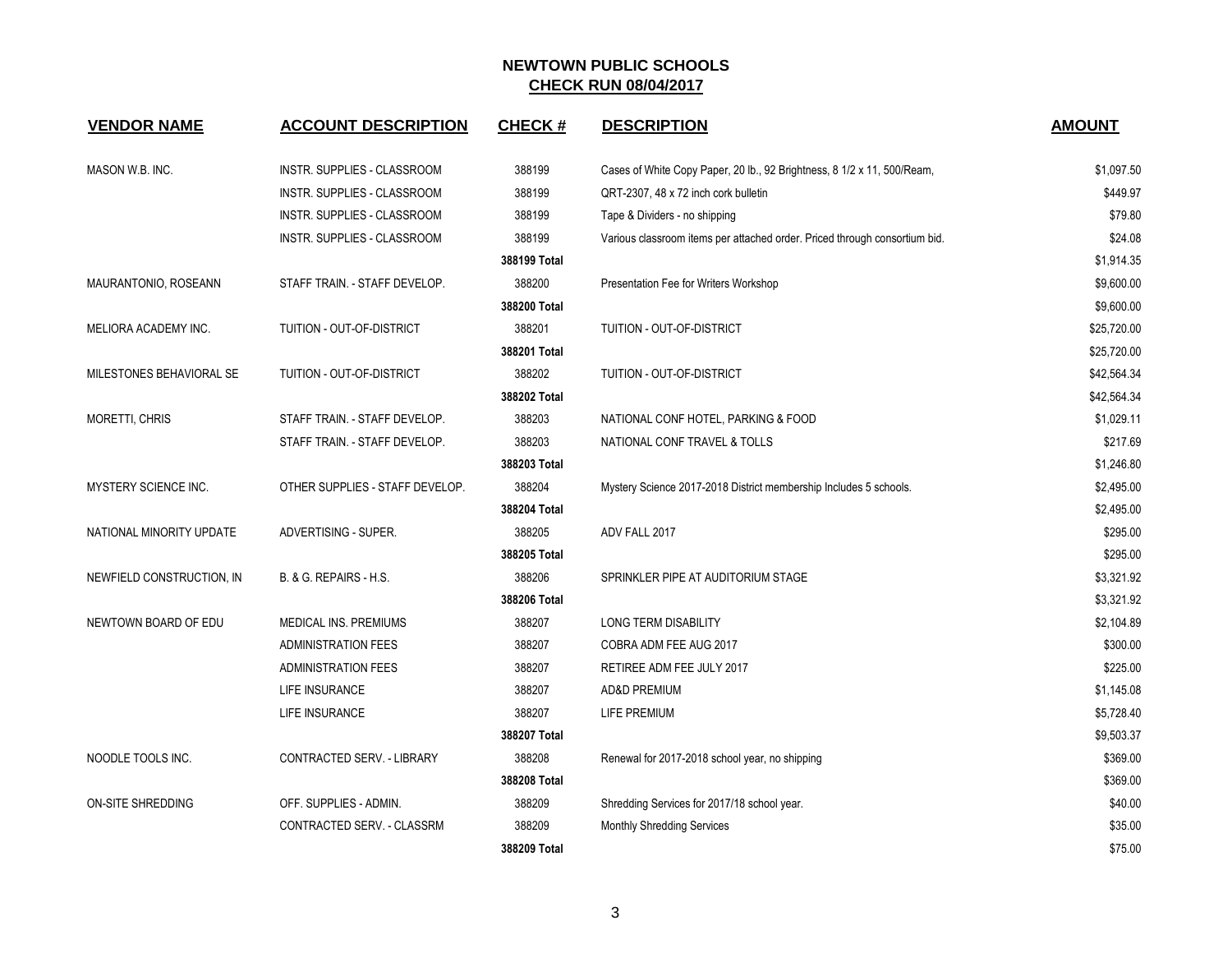| <b>VENDOR NAME</b>            | <b>ACCOUNT DESCRIPTION</b>         | <b>CHECK#</b> | <b>DESCRIPTION</b>                                                                    | <b>AMOUNT</b> |
|-------------------------------|------------------------------------|---------------|---------------------------------------------------------------------------------------|---------------|
| ORIGO EDUCATION               | TEXTBOOKS - CLASSROOM              | 388210        | Origo Stepping Stones 2.0, Grade 1, Student Journal A & B set,                        | \$114.75      |
|                               | TEXTBOOKS - CLASSROOM              | 388210        | Origo Stepping Stones 2.0, Grade 2, Student Journal A & B set,                        | \$114.75      |
|                               | TEXTBOOKS - CLASSROOM              | 388210        | Origo Stepping Stones 2.0, Grade 4, Student Journal A & B set,                        | \$114.75      |
|                               | TEXTBOOKS - CLASSROOM              | 388210        | Shipping and Handling Charges                                                         | \$34.43       |
|                               |                                    | 388210 Total  |                                                                                       | \$378.68      |
| QUILL CORPORATION             | INSTR. SUPPLIES - CLASSROOM        | 388211        | Blue fine sharpie markers. Priced per CT bid. Free shipping.                          | \$13.98       |
|                               |                                    | 388211 Total  |                                                                                       | \$13.98       |
| REALLY GOOD STUFF INC.        | <b>INSTR. SUPPLIES - CLASSROOM</b> | 388212        | Book bags, letters journals see attached                                              | \$169.12      |
|                               | <b>INSTR. SUPPLIES - CLASSROOM</b> | 388212        | shipping                                                                              | \$10.74       |
|                               | INSTR. SUPPLIES - CLASSROOM        | 388212        | Pocket Charts \$539.40                                                                | \$439.60      |
|                               | <b>INSTR. SUPPLIES - CLASSROOM</b> | 388212        | shipping                                                                              | \$39.56       |
|                               |                                    | 388212 Total  |                                                                                       | \$659.02      |
| RODRIGUE, LORRIE              | STAFF TRAIN. - STAFF DEVELOP.      | 388213        | NATIONAL CONF HOTEL & FOOD                                                            | \$869.90      |
|                               | STAFF TRAIN. - STAFF DEVELOP.      | 388213        | NATIONAL CONF TRAVEL & PARKING                                                        | \$256.93      |
|                               |                                    | 388213 Total  |                                                                                       | \$1,126.83    |
| <b>SCHOOL SPECIALTY</b>       | INSTR. SUPPLIES - CLASSROOM        | 388214        | craft sticks, stickers, markers, name plates, laser labels, sticky notes, watercolors | \$523.06      |
|                               | OFF. SUPPLIES - ADMIN.             | 388214        | 1584797 Press Deluxe National School Calendar, 2017-2018                              | \$93.76       |
|                               | INSTR. SUPPLIES - CLASSROOM        | 388214        | Purple and Orange fine line markers, scotch tape.                                     | \$121.12      |
|                               |                                    | 388214 Total  |                                                                                       | \$737.94      |
| SOUTHBURY PRINTING C          | OFF. SUPPLIES - BUS. SERV.         | 388215        | 1,000 PERSONNEL ACTION FORMS PAYROLL SEE ATTACH                                       | \$297.01      |
|                               |                                    | 388215 Total  |                                                                                       | \$297.01      |
| STADIUM SYSTEM, INC.          | <b>REPAIRS - SPORTS</b>            | 388216        | <b>REPAIRS - SPORTS</b>                                                               | \$192.00      |
|                               | <b>REPAIRS - SPORTS</b>            | 388216        | <b>REPAIRS - SPORTS</b>                                                               | \$335.33      |
|                               | <b>REPAIRS - SPORTS</b>            | 388216        | <b>REPAIRS - SPORTS</b>                                                               | \$2,138.60    |
|                               |                                    | 388216 Total  |                                                                                       | \$2,665.93    |
| SUBURBAN STATIONERS INC.      | INSTR. SUPPLIES - CLASSROOM        | 388217        | Sharpiee chisel, fine and ultra fine markers. Priced per CT bid, Free shipping        | \$38.66       |
|                               |                                    | 388217 Total  |                                                                                       | \$38.66       |
| <b>TEACHING BOOKS.NET LLC</b> | CONTRACTED SERV. - LIBRARY         | 388218        | Single School License, for Head O Meadow Elementary School, Librarian                 | \$500.00      |
|                               | CONTRACTED SERV. - LIBRARY         | 388218        | Prorated access from April 9, 2018 through July 9, 2018 to align with fiscal year     | \$126.00      |
|                               |                                    | 388218 Total  |                                                                                       | \$626.00      |